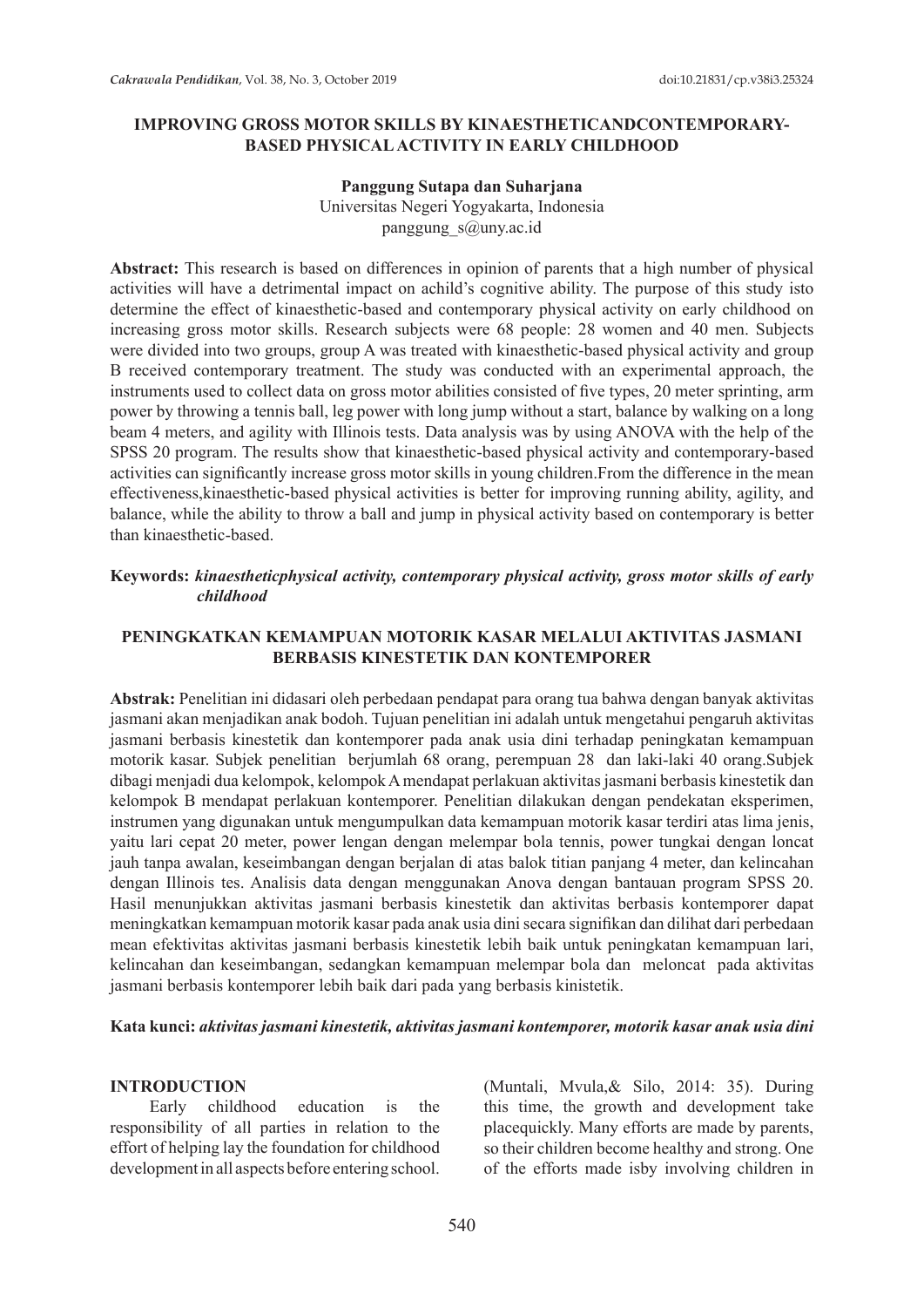play activity Early childhood education is taken before basic education. This plays an important role because a person's potential is formed and developed in this period since childhood is considered asgolden age. Therefore, there is a need for stimulation through various ways. Kinaesthetic and contemporary physical activity is one option for developing motor skills, althoughthere are still many parents questioning its effectiveness. This is based on the fact that there are still many reluctant parents who are not happy withtheir children physically playing without being educated through reading, writing, and counting. Kinaesthetic and contemporarybased physical activity is a natural process of motions ofreptiles, mammals, and humans, which includes elements of walking, running, throwing, jumping, leaping, and crawling which are arranged to show beauty and communicate messages throughmotions.

Physical education is an integral part of the education program for all students (Kindergarten, 2010). It teaches students how their bodies move and how to perform a variety of physical activities. Rink (2010:9) states that the learning experience must have the potential to improve motor performance, activity skills of students. Gross motor development is influenced by regular physical education activities, ministered by regular classroom teacher in kindergarten. In this way, we suggest that structured practise and appropriate instruction provided by teacher with physical education background are crucial in promoting gross motor development in young age such as in kindergarten (Lemos, Avigo,& Barela, 2012).

Children who have high motor skills are able to integrate coordinative motions between nerves and muscles,while simultaneously achieving the goal. The central nerve acts as a regulator and the basis of one's abilities including motor skills that require stimulation for their development. Development potentials in children through physical stimuli greatly changes hormonal functions, which consequently can affect physiological functions. Children are not small sizedadults. Childhood is the most active period of performing activities. Childhood is spent witha lot of playing time. Playing activities mean doing fun activities repeated several times without realizing that the child was training himself to do something. Learning activity while playing is an essential part of the education process, especially for pre-schoolers. Therefore, attention needs to be given by both parents and educators that enables the delivery of learning materials in such a way that children could be impressed and consider learning as interesting and fun entertainment. Fun stimulations and conditions really help educators in instilling values in students characters (Reeves, 1988). Based on the descriptions above, this study aims to determine the effectiveness of kinaesthetic and contemporary-based physical activity on improving gross motor skills in early childhood and identifying the most effective physical activity in improving gross motor skills in early childhood.

## **METHOD**

This study is an experimental research with two groups receiving different treatments. One group obtained the treatment of kinaestheticbased physical activity and the other group received treatment of contemporary-based physical activity. The number of samples used in this study was 68 children aged 5-6 years, with 28 females and 40 males. After the initial test, arank wasused to divide the participants into two groups. After conducting the initial test by doing 20-meter sprint, throwing a tennis ball, jumping long without a start, walking on beam, and agility with Illinois test, they were ranked and paired to be divided into two groups.

There were two treatments for each experimental group. The first experimental group is kinaesthetic-based physical activity treatment by carrying out a series of activities in one activity unit sequentially including: elements of a road, running, jumping, throwing, kicking, and climbing as a series of movements. The second experimental group is the treatment of contemporary-based physical activities by doing activities such as walking, running, jumping, throwing, kicking, crawling, and climbing not in a series of movements (according to the child's will).

The instruments used to measure the gross motor skills consist: (1) 20 meter running speed, (2) arm power by throwing tennis ball, (3) leg power through of broad jump, (4) balance by walking on4-meter long beam, and (5) agility using Illinois tests. The data analysis technique used in this study is by using the two-way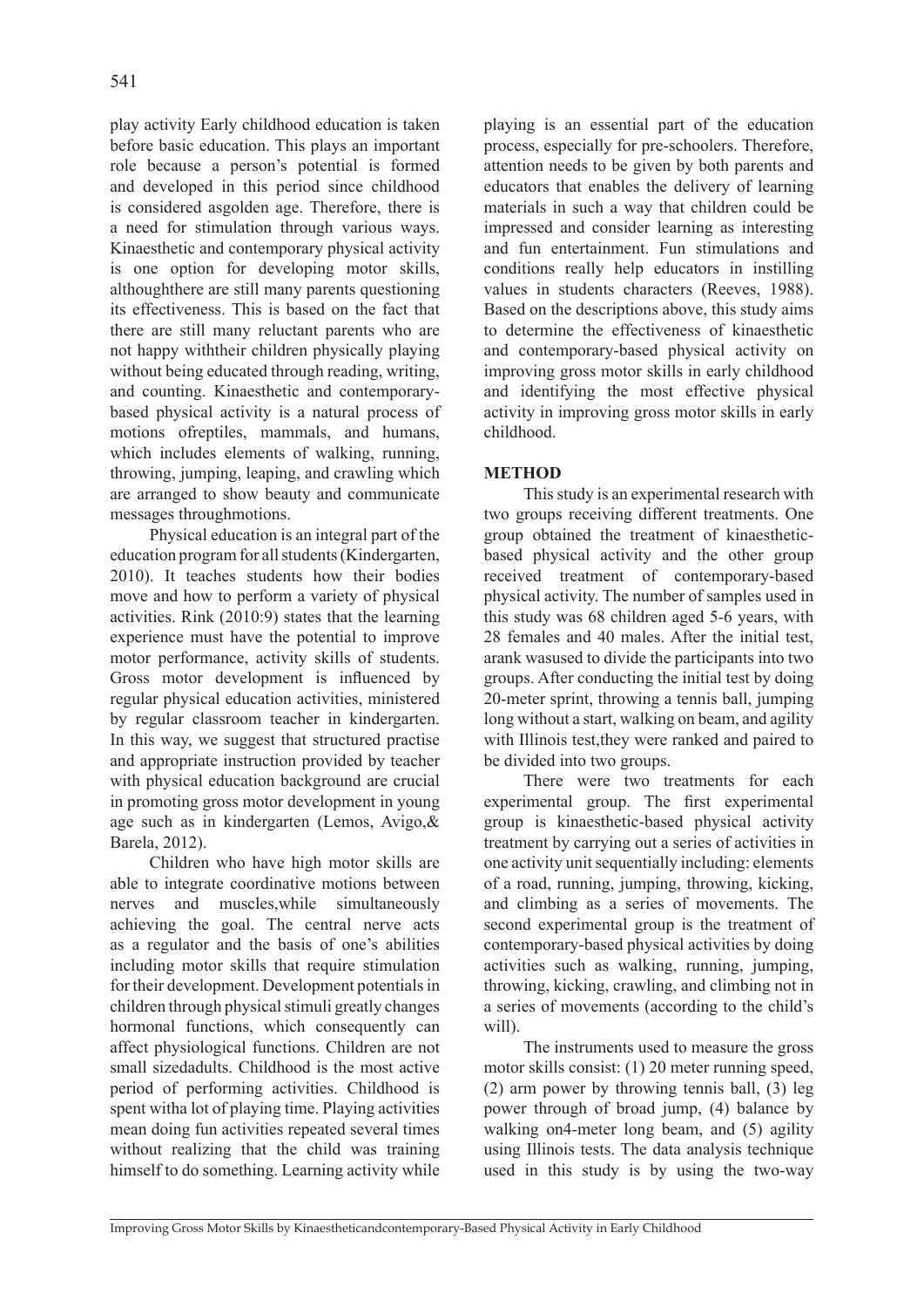ANOVA at a significance level of 5% with the help of the program SPSS 20.

# **RESULTS AND DISCUSSION Result**

The results of the first hypothesis, which states that kinaesthetic-based physical activity and contemporary-based physical activity can improve the gross motor abilities from early childhood, are proven at the significant level of  $p \le 0.05$ . While the second hypothesis stating that kinaesthetic-based physical activity is more effective than contemporary-based physical activity in improving gross motor skills in early childhood is also significant with  $p \le 0.05$ . The test results of kinaesthetic and contemporary are showed in table 1.

Based on the table 1, it can conclude that the kinaesthetic-based physical activity and contemporary-based physical activity can improve the gross motor abilities a significant p < 0.05 so the hypothesis is accepted.

In the Table 2 above, it can be seen that the treatment of kinaesthetic activity is very influential on both running speed, the agility to throw the ball, standing broad jump, balance and agility.All of them indicate a significant difference of  $p < 0.05$ .

In the Table 3 above, it can be seen that the treatment of contemporary activity is very influential on running speed, the ability to throw the ball, standing broad jump, balance, and agility and all of them indicate a significant difference  $p \le 0.05$ .

Decreasing average time after doing kinaesthetic-based and contemporary-based physical activity from the motor elements of running, balance, and agility is shown in the Table 4. This decreased needed time indicates the effectiveness of kinaesthetic and contemporary physical activity. The treatment of kinaesthetic-based physical activity appears to be more effective compared to contemporarybased oneson running, balance, and agility. The decreasing needed time for running is1.03 seconds, balance is 0.92 seconds, and agility is 0.58 seconds.

The increase of the average arm and leg power after performing kinaesthetic and contemporary physical activity is shown in Table 5. The increase of power indicates the effectiveness of the treatment of kinaestheticbased and contemporary-based physical activity. The treatment of kinaesthetic-based physical activity shows more effectiveness when compared too contemporary-based one on both arms and leg power. The arm power is 0.72 meters and a leg power of 0.06 meters.

| Table 1. The TestNesults I ust Kinaestheite and Contemporary |                                |       |      |       |        |                 |
|--------------------------------------------------------------|--------------------------------|-------|------|-------|--------|-----------------|
|                                                              | No. Indicator                  |       | SIQ  |       |        | $sig(2)$ tailed |
|                                                              | 1. Equal Variances assumed     | 3.564 | .063 | 6.537 | 66     | .000            |
|                                                              | 2. Equal Variances not assumed |       |      | 6.637 | 62.674 | .000            |

**Table 1. The TestResults Post Kinaesthetic and Contemporary**

|  |  |  |  |  | <b>Table 2. The Results Before and After Kinaesthetic</b> |
|--|--|--|--|--|-----------------------------------------------------------|
|--|--|--|--|--|-----------------------------------------------------------|

| Indicator<br>No.                         | F     | sig    |           | df     | $sig. (2)$ tailed |
|------------------------------------------|-------|--------|-----------|--------|-------------------|
| 1. Running Equal variances assumed       | 0.13  | .911   | 3.748     | 66     | .000              |
| Equal variances not assumed              |       |        | 3.748     | 65.961 | .000              |
| 2. Throwing ball equal variances assumed | 3.556 | .064   | 7.638     | 66     | .000              |
| Equal variances not assumed              |       |        | 7.638     | 57.413 | .000              |
| 3. Broad jump variances assumed          | 2.95  | .135   | $-11.875$ | 66     | .000              |
| Equal variances not assumed              |       |        | $-11.875$ | 64.807 | .000              |
| 4. Balance Equal variances assumed       | 0.14  | $-906$ | 8.535     | 66     | .000              |
| Equal variances not assumed              |       |        | 8.535     | 65.985 | .000              |
| 5. Agility equal variances assumed       | 75    | 785    | 8.634     | 66     | .000              |
| Equal variances not assumed              |       |        | 8.634     | 65 979 | .000              |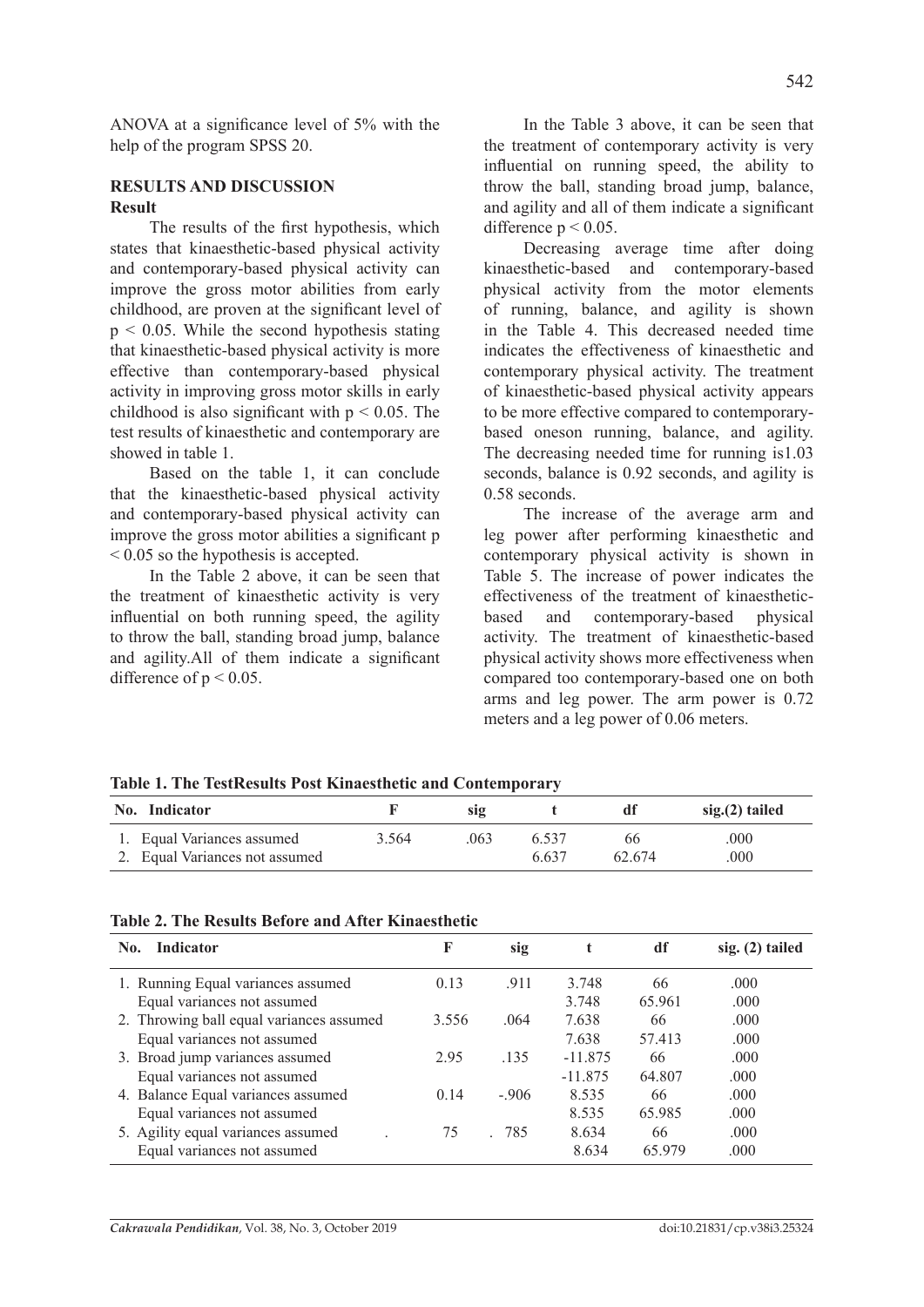| No. | Indicator                             | F      | sig  |           | df     | $sig(2$ tailed) |
|-----|---------------------------------------|--------|------|-----------|--------|-----------------|
|     | Running equal variances assumed       | 3.93   | .533 | 4.767     | 66     | .000            |
|     | Equal variances not assumed           |        |      | 4.767     | 60.317 | .000            |
| 2.  | Throwing ball equal variances assumed | .48    | .827 | $-12.468$ | 66     | .000            |
|     | Equal variances not assumed           |        |      | $-12.468$ | 65.770 | .000            |
| 3.  | Broad jump equal variances assumed    | 12.523 | .001 | $-11.394$ | 66     | .000            |
|     | Equal variances not assumed           |        |      | $-11.394$ | 57.311 | .000            |
| 4.  | Balance equal variances assumed       | .483   | .489 | 9.932     | 66     | .000            |
|     | Equal variances not assumed           |        |      | 9.932     | 65.999 | .000            |
| 5.  | Agility variances assumed             | 26.554 | .000 | 10.180    | 66     | .000            |
|     | Equal variances not assumed           |        |      | 10.180    | 44.703 | .000            |

**Table 3. The Results Before and After Contemporary**

**Table 4. Decreased Time After Doing Kinaesthetic-Based and Contemporary-Based.**

| No. Indicator | Kinaesthetic | Contemporary |
|---------------|--------------|--------------|
| Running       | 4.3685       | 4.9135       |
| Balance       | 6.9574       | 6.0403       |
| Agility       | 3.9192       | 3.3506       |

**Table 5. The Increase of Average Power**

| No. Indicator | Kinaesthetic | Contemporary |
|---------------|--------------|--------------|
| 1. Arm power  | 4.1909       | 4.9135       |
| 2. Leg power  | 1.0941       | 1.1571       |

### **DISCUSSION**

#### **1. Kinaesthetic-based Physical Activity**

Physical activity has an important role in assisting the growth and the development. Children needing energy and when they are hungry and growth hormones are mostly secreted. The amount of growth hormone secreted will help mobilise body fat for energising and saving the protein for the growth of long bones, such as lower leg bones, upper limbs, and torso that will greatly help increase the growth. Through physical activity, children acquire knowledge, attitudes, and values as well as increasing the development of organic, perceptual, neuromuscular, cognitive, moral, and emotional skill. The statement infers that physical activity can be used as a medium to develop the potential of students both physical and spiritually. Sekarpurborini (2018) states that physical activity in the form of traditional game can affect the creativity of children, especially in the learning process on a regular, planned, and systematic basis. Leta & Rosa (2012:1) state that physical activity is considered as one of the oldest human activitiessince motion is part of life. Life is motion and the activity of a person willtry to achieve healthy and strong body. To be healthy and strong, there is a need of coaching with measured, orderly, and sustainable activity. Unplanned physical activity is not enough and it should have a good dose of frequency, duration, and intensity.

Education in which the implementation is through the a medium of physical activity that could overall change good physical, mental, or emotional qualities needs religious and humanist approaches and should regard religious and cultural values. Ita (2017:448) states that in order to obtain optimal results of performing core activity, there should be warm-up activity. Physiological warm-up is needed to set the body to be ready to accept the workload. The warm-up activity could be in many forms and it is considered as sufficient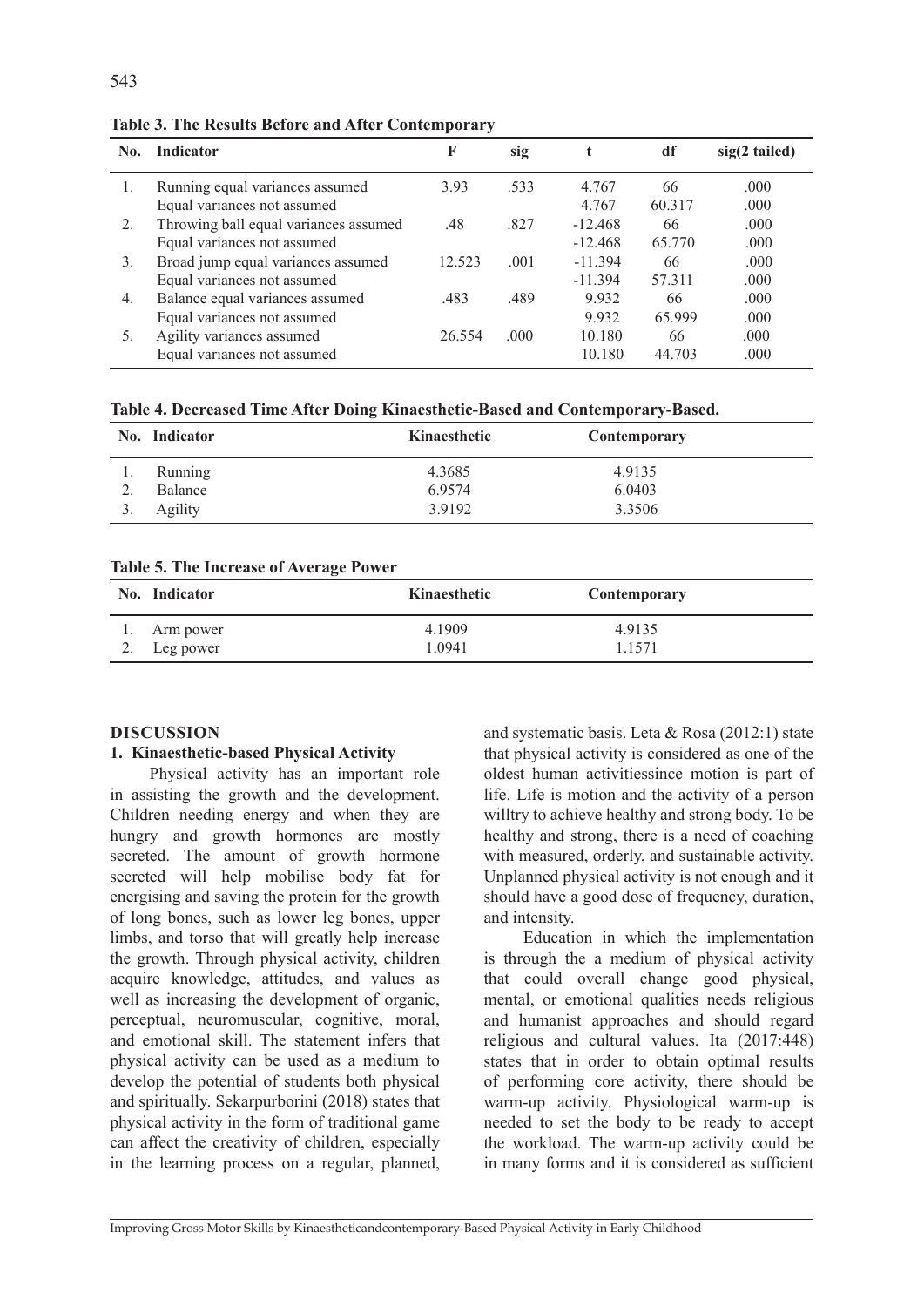marked by increasing body temperature by 1-2 degrees Celsius and increasing pulserate of up to 60 percent of maximum heart rate. Correctly done warm-up activity in the physiological manner will be beneficial, because (1) the stretch of joint connective tissue affecting the increased motion of joints so muscle injury can be reduced, (2) reduction of vascular resistance leading to easier release of oxygen, (3) smooth blood flow due to increased muscle temperature affecting on the supply of adequate oxygen to the tissues,(4) muscle contraction will be more efficient due to the low viscosity, and (5) faster release of adenosine triphosphate, so the speed of muscle construction will be increased. Suherman (2017:220-221) states that education employing physical creativity as the medium of its implementation is able to create learning experiences that will be able to grow children's whole personality. Systematic physical activity can form a person as a whole, not only the matter of increasing his/her motor skills but also functional values, intellectual, optional, social, and moral abilities.

The physical activity performed in schools can help improve motor skills, fitness, personality, discipline, honesty, and cooperation responsibilities with theuse of the right model. The most appropriate learning model is the employment ofthe playing approach that allows maximum results to be achieved because learning in a fun way makes children unsaturated and have them engaged in learning. Bahri, Andisasmita, andAsnawi (2016:432) state that playing while learning is the most appropriate method used for learning because naturally children will feel happy to be able to develop the organic, neuromuscular, interpretive, social, and emotional system. The development of organic elements related to the development of the functional system of the body. The element of physical ability greatly determines the quality of the physical skills to improve physical fitness. The development of the neuromuscular system related to the development of nerves and muscles that both support each other and is often called as serial system meaning that one impairment of them will affect the other one. Thenervous and muscular systems play a role both for locomotor, non-locomotor, and manipulative movements. Locomotor movements refer to body movements that move the body from one place to another, non-locomotor movements occur in the body without travelling to another space, and the manipulative movement is a movement that uses a tool. Interpretive developments involve the enforcement of rules and the obedience to the agreed rules of the game. Understanding of social aspects involves helping to arise tolerance and minimising the nature of selfishness and the aspects of emotional development involve the ability to respond to physical activities. Characteristics of someone having a good emotional skills are: (1) capable of recognising emotions and factors that cause emotion, (2) able to control emotions according to conditions, (3) able to change strategy if the action is not in accordance with the plan, (4) able to recognise the feelings of others and be tolerant,and(5) able to communicate well and solve problems.

Physical activity in children is adjusted to their characteristics and the stages of ability, namely specific responding, motor chaining, and using rules. The first level, specific responding, is the simplest, which is the ability to provide a single answer and not yet able to combine various types of activities. The movement is still fragmented, and a complete sequence of motion is not demanded yet. The second level is motor chaining which is the ability to combine two or more movements so that the movements are relatively more complex with better coordination. The third level is the ability to apply the rule and using skills by directing the movement in accordance with the demands of the rules or fulfilling the requirements of the game allowing the emergence of the beauty of motion.

Based on the development of skills and stimulation of the nervous system, the skills can be sorted by its phases of imitation, manipulation, precision, articulation, and naturalisation. Imitation is the ability to imitate motions after seeing the movement. The teacher gives an example and children see and imitate the teacher's movements. Manipulation is the ability to make movements without having to look at the example but the person is concerned enough to listen to the explanation from the teacher. Precision is the ability to perform the movements that needs proper sense. This level demands coordination ability of the nervous system that generate agonist and contra-antagonist motions. Articulation ability is toper form movements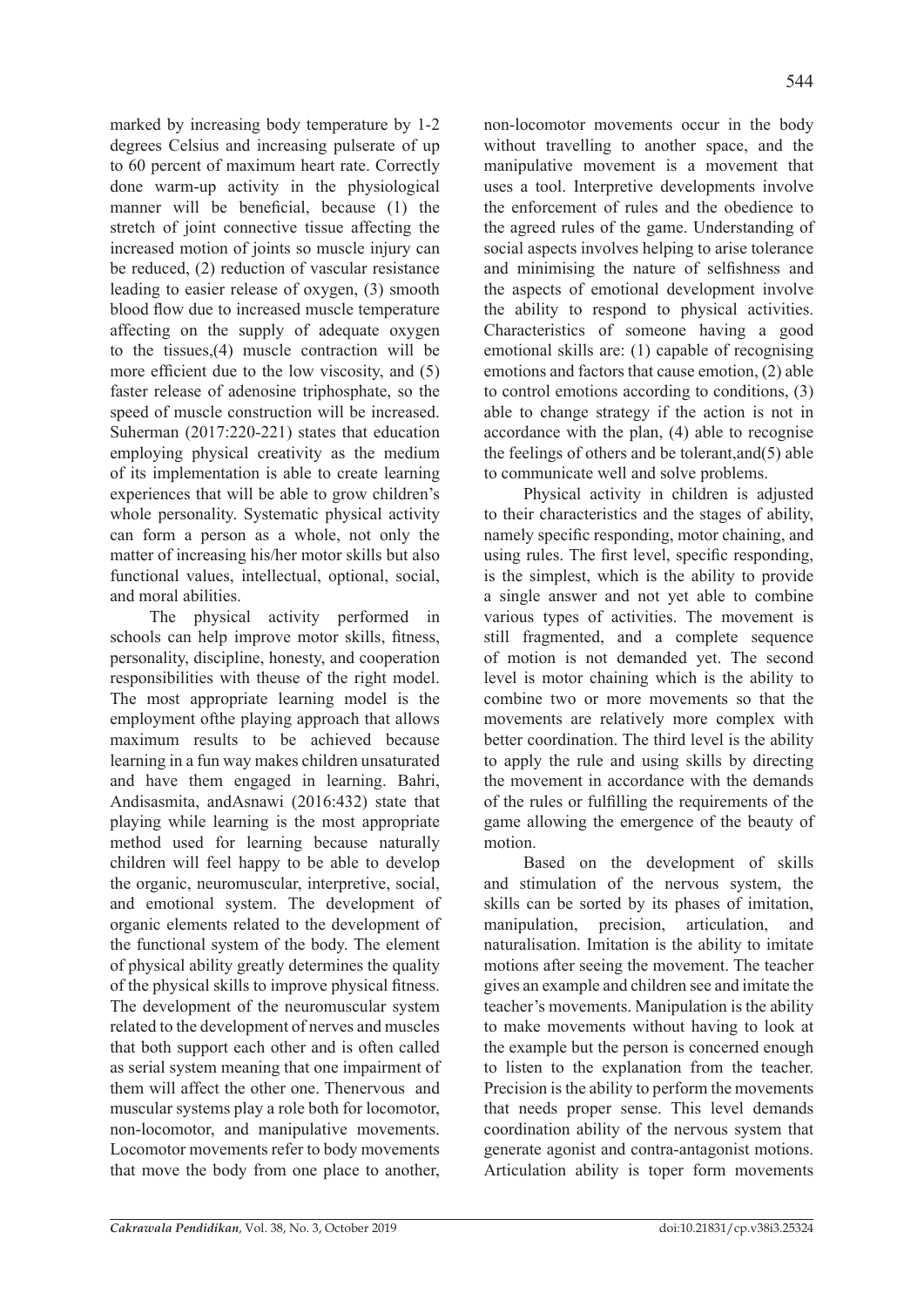that require high motor coordination emerging beauty. Naturalisation is the ability undergo automatic movement, the movement is no need to think.

Education through physical activity performed in schools can develop psychomotor, cognitive aspects, and affective aspects. In this case, the teacher has the main role as an intellectual actor. Teachers as role models become examples for students and even what teachers say to pre-schoolers is considered as correct. Physical activity as a way to educate and develop potential in students has a unique role compared to other fields of educational studies because the object of the study is human motions. Human movement as a phenomenon has applications in multidisciplinary manners from both the sciences and the social sciences. Supporting sciences include human physiology, human anatomy, kinesiology, biomechanics of motion, biochemistry, nutrition, and health sciences, while social sciences include cultural anthropology, philosophy, sociology, and sports psychology.

Kinaesthetic-based physical activity performed systematically can form the realisation of a whole person, not only to able to improve the skills of the physical aspects, but also could be used to improve functional values which include intellectual, emotional, social, and spiritual morals. This statement is in line with Green and Hardman (2005:45-46) stating that education through physical activity is very effective as a medium to develop fitness, motor, cognitive, and affective skill. Education in which the implementation uses kinaesthetic-based physical activity enables the development of students to be comprehensive in physical motor, mental, social, intellectual, emotional, and spiritual. These statements have the consequence that education, which uses kinaesthetic-based physical activity, can be used as a medium to develop potential in students, both physically and spiritually. (Silverman & Ennis, 2003:47).

Liukonen (2007:22-26) states that education in which the implementation uses physical activity can be used as a means of increasing physical, motor, knowledge, social and beauty freshness. Morrow (2005:249) states that physical activity can help to create selfreality, form an ideal body, maintain and improve fitness, health, and improve physical motor skills and motion automation. Physical activity can cause smooth blood flow, so the substances needed in the nervous system and muscles will be fulfilled. The impact of the fulfilment of nutrient requirements in the nervous system and muscles results in students becoming fit, with increasing fitness the strength will increase, so the learning process is well received allowing more optimal lessons (Kelly, 2006:2-10).

Children's education is not only a social, empirical phenomenon, but also philosophical considering that humans consist of two major components, namely physical and spiritual. Education that uses kinaesthetic-based physical activity is able to develop nervous system responses, emotional development, intellectual, and social interactions. (Benjamin 2008:3-6). On the basis of these opinions, it can be stated that the purpose of education gross kinaestheticbased physical activity is not to make students become athletes but aiming at developing existing self-potential. Physical activity can develop abilities including the development of neuromuscular, development of body organs, aesthetic development, motor plan development, and social development. In this study it was proven that kinaesthetic-based physical activity isbetter for increasing the element of running, balance, and agility with  $p<0.05$ .

## **2. Contemporary Physical Activity**

Contemporary physical activity is a combination of three term activity, physical, and contemporary, which means present, modern physical activity that is more appropriate in accordance with current conditions. Contemporary physical activity is not bound by rules so it creates freedom in determining something in accordance with current developments,although the subject matter of the study still considers available resources, facilities, and infrastructure. Contemporary physical activity is based on the use of play models, considering playing for children is a necessitythat allows children to practice their developing motor skills (Upton, 2012:135). Education gross contemporary physical activity with the approach of playing allows maximum results to be achieved since learning in a fun way makes the child unsaturated and makes their attention spanlong lasting in learning which is necessary to design continuous learning (Graham,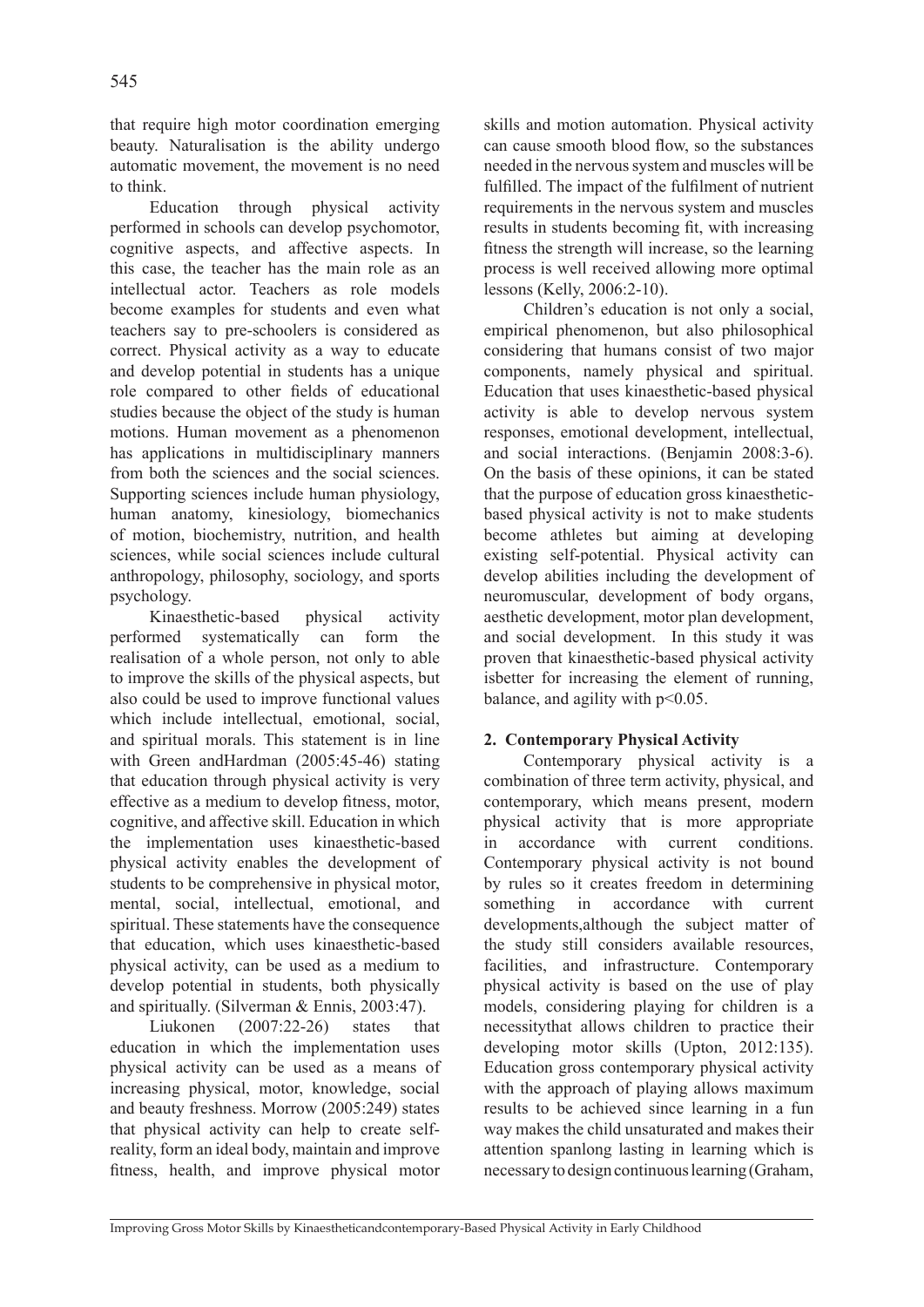2000:37-39). Playing has an important meaning for children. Playing is a means to socialise as a member of the community, recognise and respect the community, inferring that playing can foster a sense of togetherness, tolerance and empathy. Behrn, Rodger,and Mickan (2013:198) state that playing is a very important need for children that can influence positive, physical-motor, social, and emotional and become a socialising means. According to Lynch (2015:7), playing is an activity that makes a child happy, excited, and it can create a comfortable atmosphere. Bjartveit and Panayotidis (2017:10) state that playing is an activity that is able to provide pleasure, provide information, and develop imagination. Thobald (2017:5) states that playingcan be used as an educational tool to recognise rules as well as to get satisfaction and pleasure. Playing for children allows socialisation with fellow children, understand existing norms, and develop their creativity as well as understand their world and what can be done in the world. It is in accordance with Mukherii and Louise  $(2014: 125)$  who state that playing offers children the opportunity to develop key skills across dominans. Same particular skills associated with each developmental domain are social development, physical development, intellectual development communication/language development. Madrona (2014:14) explains that activity of playing for children is a recreational activity that plays a key role in education especially in the early stages of development, enabling children to develop their imagination and abilities in various aspects. Through playing, children are provided with opportunities to manipulate, repeat, explore, and practice ideas. Playing for children canmake them learn more of their world, discover new knowledge, and find new ideas. Parson (2013)states that playing can also be used to stimulate emotional and intellectual development in addition to be the means for motor training. Through playing, children can jump directly into the field and obtain a new experience in exploring the world. In this study, it was proven that playing in the contemporary physical activity isable to improve throwing and jumping abilities with  $p<0.05$ .

Every use of the word "motor" is always associated with motion, so in everyday life it is difficult to distinguish between motor and motion. Motion is a muscle contraction while motor

involves nerve, muscle, and skeletal functions. Specific motor skills are divided into two parts, namely gross motor and fine motor skills. Gross motor skills havethe nature of broken movements relatively little coordination. Gross motor skills are all activities involving large muscles and are the basis for many sports, whilefine motor skills refer to motion coordination and the emergence of beauty of motion, harmony of motion, and flexibility of motion (Veldman, 2016:1). Willams (Zawi, 2014:242) states that gross motor skills refer to the ability to use major muscle groups to perform organised joint movements like walking, running, throwing, jumping, climbing, and catching. Lenner and Kline (2006:233) contend that motor skills involve large muscles of arms, body, and legs to perform various kinds of motion such as walking, running, throwing, and jumping. On the other hand, fine motor skills are the abilities to coordinate the movements of several parts of the body into a series of movements, namely the eyes, hands, fingers, and legs (Balasubramanian, 2013:1). Abd and El (2016:43) mentionthat fine motor skills are the abilities to manipulate objects using the coordination of body parts in details. Johnton and Halocha (2010:54) mention that fine motor skills are those manipulative skills that involve small movement and smalls muscles imparts of the body, such as picking up, feeding them selves, threading, drawing, cutting, and dressing. Fine motor skills develop slightly later than gross motor skills where they need patience and practice to develop. In addition, Cameron (in Keifer 2015:3) states that fine motor skills refer to the small muscles in hands and fingers that are responsible for tasks such as picking objects up and grasping a pencil. Children use fine motor skills in school with tasks such as cutting and pasting, using manipulatives in mathematics, or clapping their hands to learn syllables.

Fine motor skills of early childhood are paramount to develop because they are the foundation in everyday life, including in academic life such as writing and drawing. This is in line with the opinion of stating that fine movements are integral to motor development in general as well as to other areas of human development, like academics and social.Development of fine motor skills like printing or writing legibly for example are important for transmitting written ideas. Madrona (2014:10)states that one of the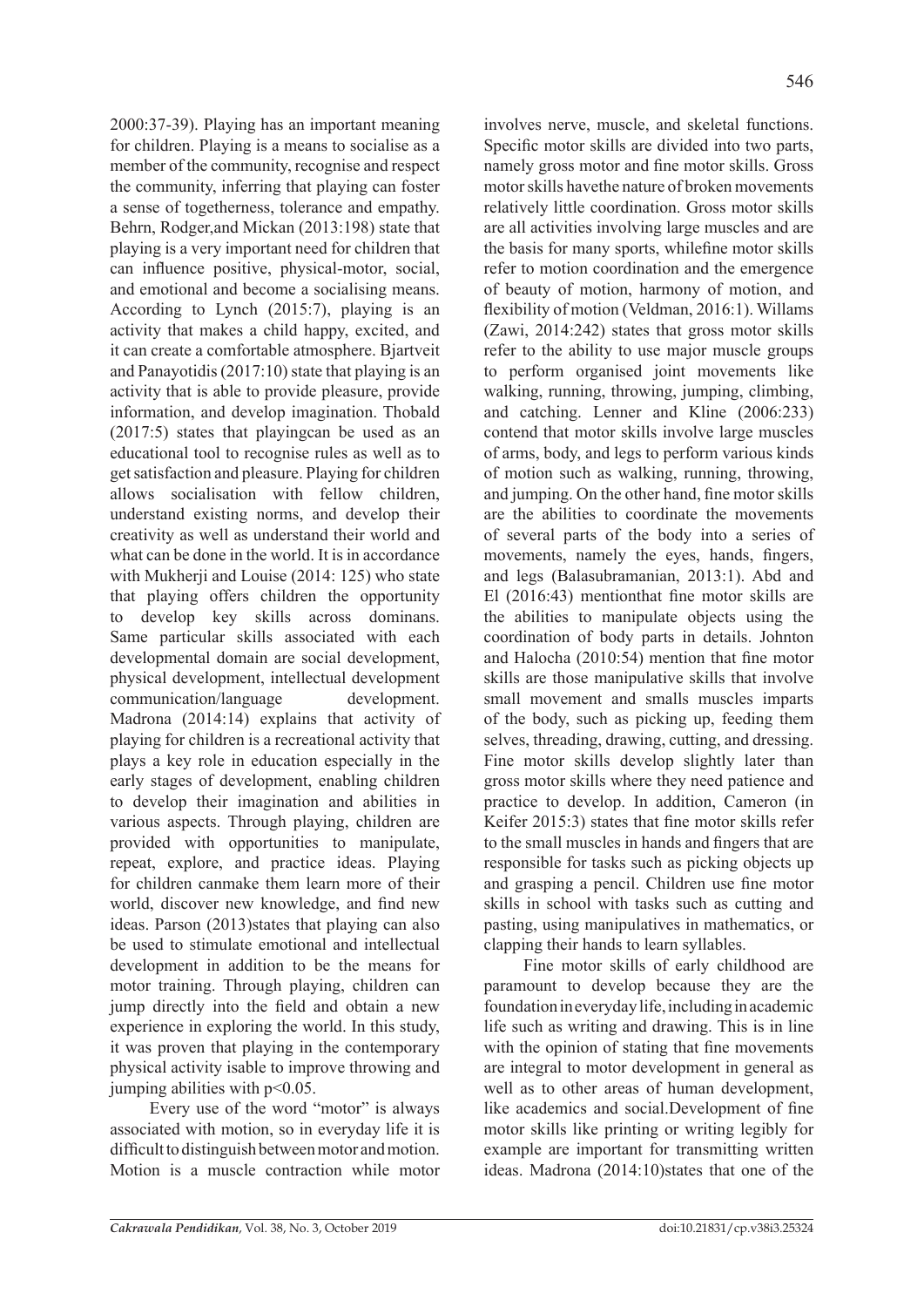goals of motor development is to achieve selfmastery in order to be able to show the motor skills in coordinating eyes, hands, and feet. The development of fine motor skills in early childhood requires time in stimulating them since it requires development of motor control, strength, coordination, and concentration (Liu, Michelle, & Sean, 2015:2).

Crowley (2014:70) explains that motor skills are a person's potential to display good, complex movements in which their development is through controlled nerve centre and muscle activity. In early childhood, motor skills need to be stimulated in a variety of ways so that good conduction will emerge. Vanetsanou and Kambas (2010:324) explain motor skills in early childhood can be stimulated by using appropriate methodologies and equipment in order to produce satisfying appearance. Grineski in Brewer (2007:485) mentions that the pattern of development of motor skills adheres to three main principles first is to pay attention to age, the second isto follow the same pattern from one to another, and the third is that the progress in developing motor skills varies.

Kokstejn, Musalek, and Stastny (2017:197) affirm achievement of a sufficient fundamental motor skills level by the end of the preschool period is an important premise for the later participation of children in many sports activities. Meanwhile, Bardid, Huyben, and Deconick (2016:35) determine that the motor 4-6 is designed to assess the gross and fine motor skills of preschool children(4-6 years old) and allows early identification of children with motor delay grouped in gross motor skills including locomotor, object-control, and balance skills. The development of motor skills could also affect the other skill development as affirmed by Hill (2010:888) that motor development and its impact on other areas of physical and mental health as well as cognitive achievement is also a central area of focus for those working with children with neuro-developmental disorders. General motor skills include locomotor, nonlocomotor, and manipulative movements. Locomotor motion is a movement by moving the body from one place to another, whilenonlocomotor is a motion performed in a place, so it does not move around, and manipulative motion is a movement that uses tools requiring coordination. Wang (2009:34) describes the basic elements of motion that shape motor skills are strength, agility, balance, and coordination. Motor skills are the foundation for early childhood. Fine motor skills are those manipulative skills that involve small movements and small muscles in parts of the body, such as picking up, feeling themselves, threading, drawing, cutting and dressing. Fine motor skills develop slightly later than gross motor skills and need patience and practice to develop. As stated by Payne and Larry (2012:327), fine movements are integral to motor development in general as well to other areas of human development, like academics and social development. Fine motor skills, like printing or writing legibly, for example, are important for transmitting ideas in writing. Rebbeca (2014) statesthat gross motor function has a very important role in maintaining the health of a child, with these motor skills, the child is able to carry out daily activities without interference so they can improve their quality of life. In proportion to Yusof, Aiman, and Zawi (2013),mastery of motor skills leads to improved proficiencies in complex skills, which in turn enhances participation of children in physical activity. The learning process of motion in children is still in the form of imitating, has not reached motor maturity, the type of motion is still in the form of basic motion, and its characteristics are locomotor, non-locomotor, and manipulative movements (Hopple, 2005:139). Learning to move forchildren of preschool follows a pattern of sequences from simple movements to complex movements, from the easy ones to the difficult ones, and from broken movements to coordinative movements.

The neuron theory states that new neurons will become circuits if they are given motor stimulation allowing separate neurons integrate with each other. The impact of this integration will be a link between the right- and left-brain neurons to sharpen the ability to increase skills and creativity. The more stimulation or exercise given, the more the complex interweaving happens between neurons, and this is actually the basis of the children's ability. Motor skills involve the ability of nerves and muscles because they are functional units, which in physiological terms is referred to as the motor or motion system.

Kinaesthetic-based and contemporarybased physical activity allows more facilitation of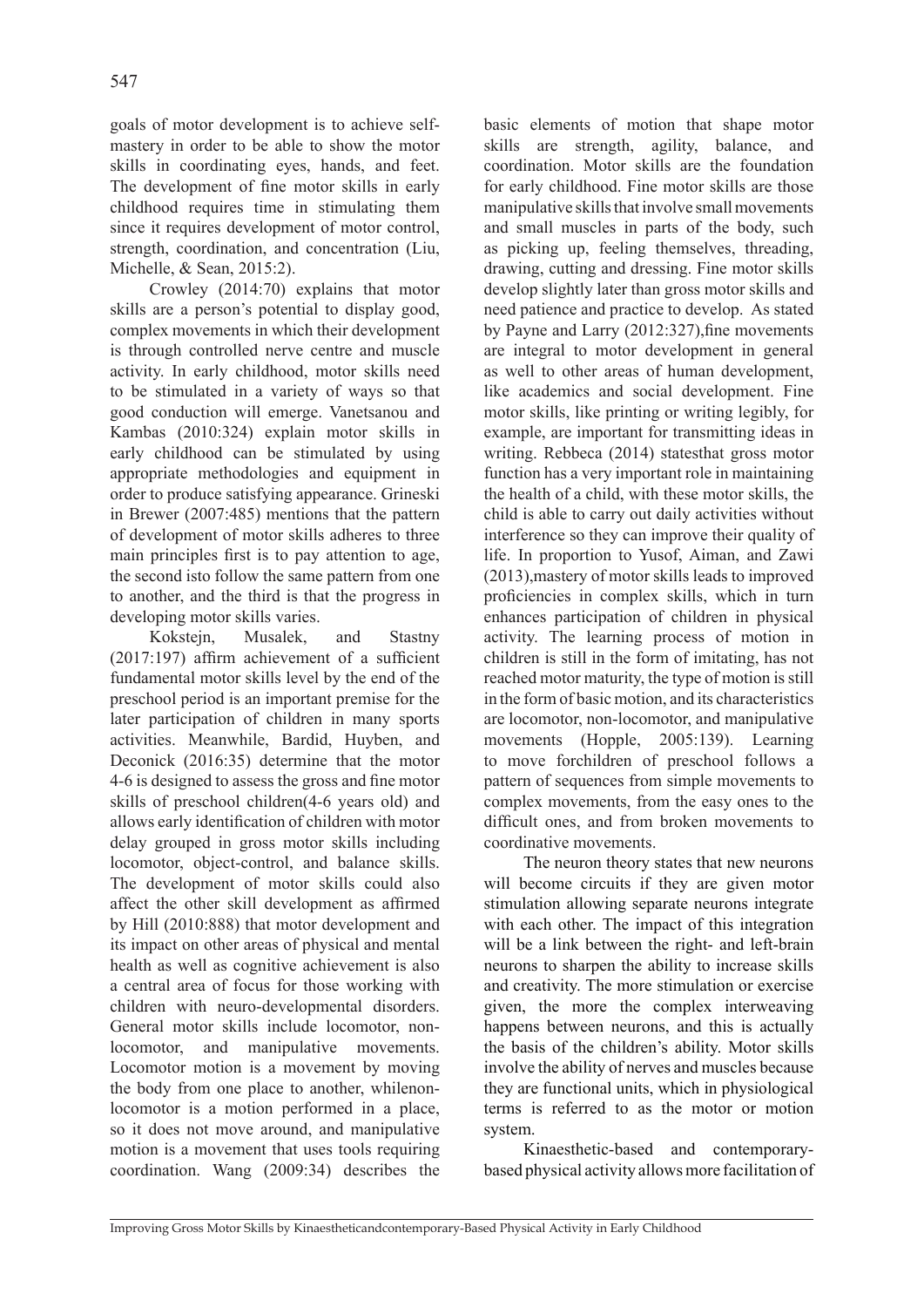muscle work leading the child to recognise their world, affecting the increased sensory sensitivity. The increased sensitivity sensory has impacts on the increased sensitivity to space and time. This increase in sensory function underlies the increase in other functions, namely motor ability and awareness of time involving coordination of rhythm of motion and sequence of motion. Such enhancements can be optimised through stimuli by conducting a series of kinaestheticbased and contemporary-based physical activity so the child easily grasps the relationship between time, distance, and sequence, whichare the basis of the skills needed for locomotor, non-locomotor, and manipulative motions. The development of basic elements of kinaestheticbased and contemporary-based physical activity involves the ability of muscles, nerves, and bones, in which with trained muscles the ability of muscles to contract will also increase. The increased ability of muscle contraction has an impact on increasing motor skills in children. The development of elements of motion in kinaesthetic-based physical activity includes six classifications which are one unit to form a motion. The six classifications include: (a) reflex motion, (b) basic fundamental movements, (c) perceptual abilities, (d) physical abilities, (e) skills, and (f) non-discursive communication.

Kinaesthetic-based physical activity is more effective in increasing gross motor skills than contemporary-based physical activity because kinaesthetic-based physical activity involves continuous movement as a whole, complex, and unbroken movements containing a lot of muscles and muscle coordination. Non-continuous motion has less influence on the body, so it does not increase motor skills. Physical activity performed includes daily movement and main sports branches such as walking, running, jumping, leaping, throwing, crawling, and climbing. All movements are performed continuously in accordance with the characteristics of a child's development, so the child feels challenged. Too easy movement does not challenge the child to carry out the activity, and it does not givesuccess feeling when it has been accomplished. Conversely, if a series of activities is too difficult, the child could be frustrated and uninterested to do the activity.

Kinaesthetic-based physical activity includes movements that are challenging for children. Movement in the form of walking on a board, jumping over a number of small goals, throwing the ball right on target, scoring a goal, crawling, and climbing nets are challenging movements. They are considered as challenging because many children are interested in doing them repeatedly to be successful in the challenges. This is in line with one of the principles in education that prioritises successful experience.

Success experiences will not be fulfilled when movements are too easy to do or too difficult. Movement that is too easy, namely in the movement of moving the stick and arranging the beams, is evidenced by the children's to be not interested. However, when they are arranged together in a circuit, movements that are considered as too easy become interesting and challenging because the movements that are deemed easy become a part ofa requirement to make a move in the next stage. When the circuit model is contested, it bringsthe competitive atmosphere among the children. The whole movement in the circuit is increasingly attractive and raises the excitement of students to participate actively in all physical activity.

# **CONCLUSION**

The first hypothesis that states kinaesthetic and contemporary physical activity can increase the gross motoric ability of early childhood is accepted. Kinaesthetic-based and contemporarybased physical activity is very appropriate to train all muscles in early childhood. Carrying out a series of activities of walking, running, jumping, leaping, throwing, kicking, crawling, and climbing is capable of increasing gross motor skills. These activities provide stimulation of sensitivity to the nervous system and muscles. The impact of these stimuli causes an increase in the ability of the nerves to coordinate muscle movements, causing an increase in gross motor skills. If compared, kinaesthetic-based physical activity is more effective in improving children's motor skills. It is because the basic motion elements of mammals, reptiles, and humans are performed continuously so it can stimulate the nervous system and muscles allowing gross motor skills to increase. A physical activity that can be contested between groups, teams, and even between schools spurs physical exercise. Regular training makes it easier for students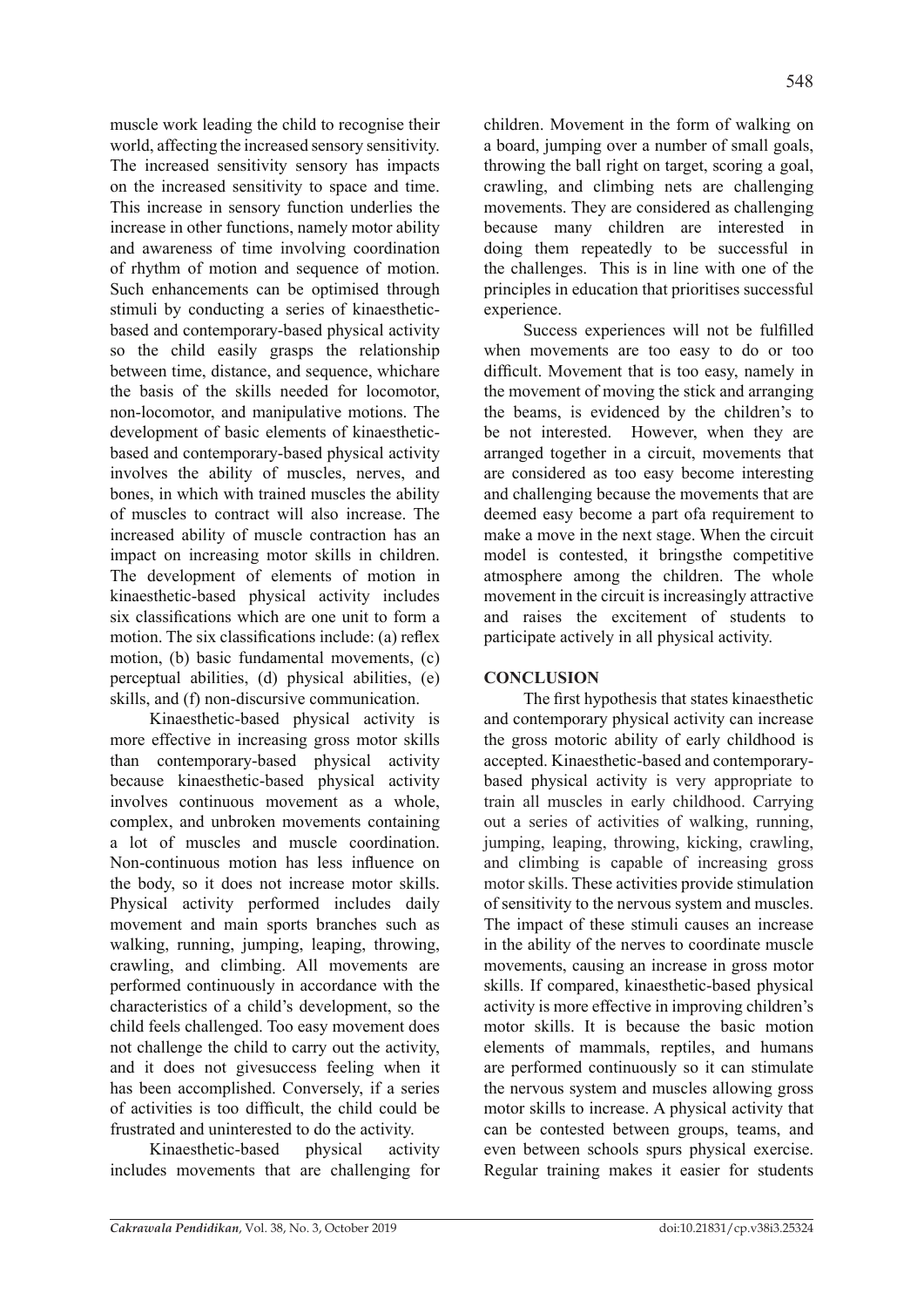to achieve fitness in the sense that the body is healthier and has better performance. Besides the development of performance, the development of motion elements can be practiced including reflex, fundamental motion, perceptual abilities, physical abilities, and non-discursive skills and abilities.

### **ACKNOWLEDGEMENT**

On this occasion, the author also expressed his gratitude to all parties who have provided assistance, especially the principal of the participated Kindergarten.

### **REFERENCES**

- Abd, G.M., &El, M. (2016).Fine motor skill proficiency in children with and without down syndrome*. Journal of Physical Therapy and Health Promotion*, 4(1), 43- 50. DOI: 10.18005/PTHP0401007.
- Balasubramanian, S., &Siddegowda.(2013). Family and child correlates of motor development of toddlers in India*. International Journal Current Research and Review*, 05(02).doi: 10.1007/s40279- 016-0495-z.
- Bardid, F., Huyben, F., Deconick, F., Martelaer, K., De jan, S., &Lenoir, M. (2016). Convergent and divergent validity between the KTK and MOT 4-6 motor test in early childhood. Human Kinetics, 33 (1) 33-48. doi.org/10.1016/j.scispo.2014.08.038.
- Benjamin, A. S. (2008). *Human learning: Biology brain and neuroscience*. Amsterdam:Holland publication.
- Behrn, A. K., Rodger, S., &Mickan, C. (2013). A Comparison of the play skills of preschool children with and without developmental coordination disorder.*American Occupational Therapy Foundation*, 33(4), 198 -208. doi:10.3928/15394492- 20130912-03.
- Bjartveit, C. (2017). Transforming early childhood educators conceptions of dark play and popular culture. *Contemporary*

*issues in early childhood*, 18(2), 114-126. doi:10.1177/1463949117714075.

- Brewer, J.A. (2013). *Introduction to early education: Preschool gross primary grades. Upper Saddle River*: Pearson Education.
- Crowley, K. (2014). *Child development a practical introduction*. London: Sage Publications.
- Graham, G. (2008). *Teaching children physical education: Becoming master teacher.*  New York: McGraw Hill Book Co.
- Green, K., & Hardman, K. (2005).*Physical education for life long fitness: The physical best teachers guide.*United Sates of America: National association for sport and physical education.
- Hopple, C., &Bredekamp, S. (2009). *Developmentally appropriate practice in early childhood programs*(3rded.) Washington, DC: National association for the education of young children.
- Hill, E. L. (2010). The importance of motor skill in general motor development. *Developmental medicine and child neurology*, 52(10), 888. doi:10.1111/ j.1469-8749.2010.03700.x.
- Johnston, J. & Holacha, J. (2010).*Early childhood and primary education readings and reflections.* New York: McGraw-Hill, Open University Press.
- Kelly, L. E. (2006). *Adapted physical education national standards: National consortium for physical education and recreation for individuals with disabilities*. New Zealand: Human Kinetics.
- Keifer, J. J. (2015). *Handwriting and fine motor skill development in the kindergarten clossroom.*https://repository.tcu.edu/ handle/116099117/8329.
- Kindergarten (2010). *Physical education model content standards for California public*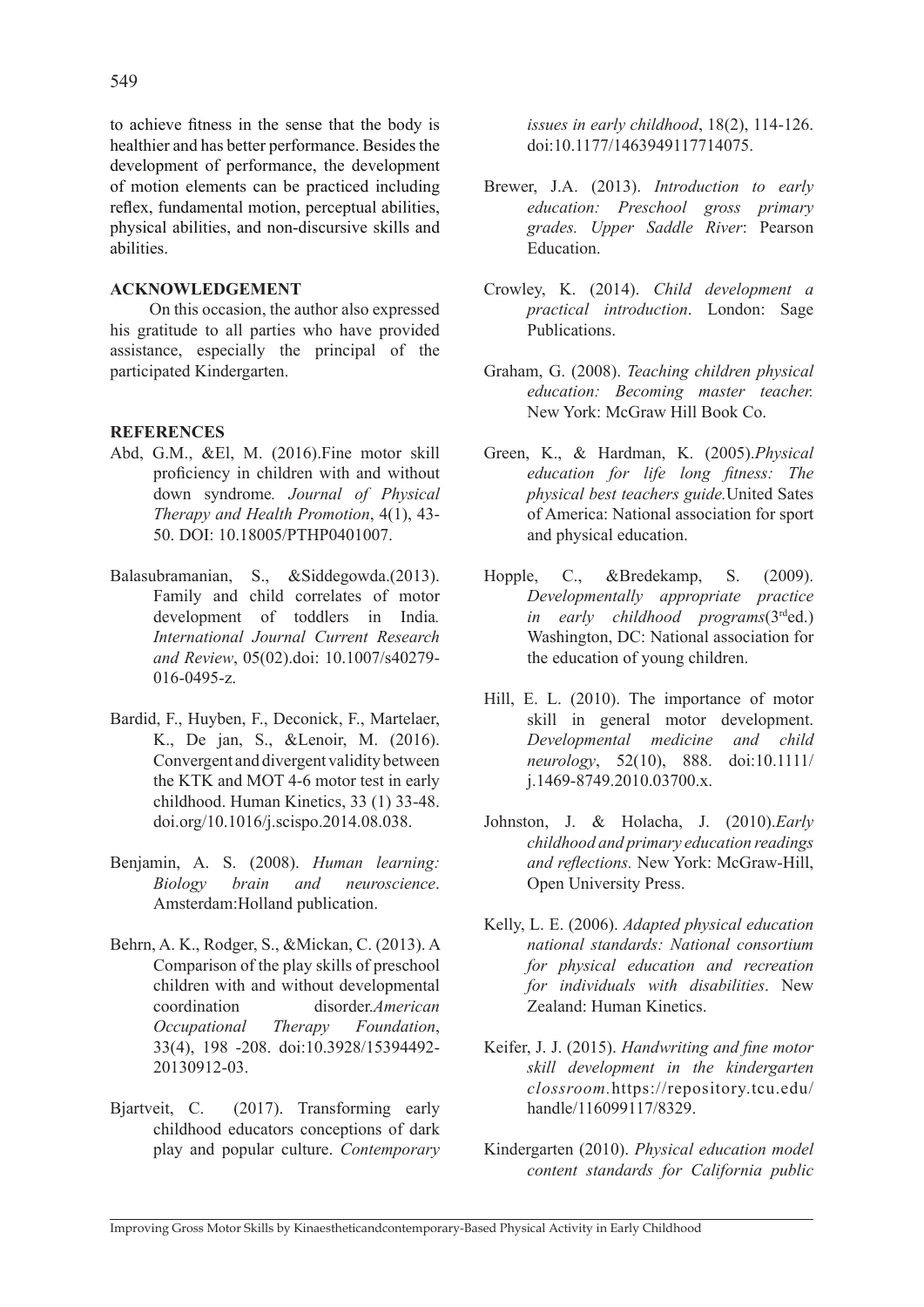*schools kindergarten*. http://www.cde. ca.gov/be/st/ss/do cummets/pestandards. pdf.

- Kokstjen, J., Musalek, M., Stastny, P.,&Golas A. (2017), Fundamental motor skills of Czech children at the end of the preschool period*.*47 (4) 193-200. Doi:105507/ ag.2017.024.
- Lemos, A. G., Avigo, E. L.,& Barela, J.A. (2012). Physical education in kindergarten promote fundamental motor skill development,*Physical Education,* 2(1), 17–21.http://dx.doi.org/10.4236/ ape.2012.210.
- Leta, J., Rosa, S. (2012). Trends in scientific publications in physical education: a multifaceted field. http://J.com.sissa.it/ achiu c/11/01/J.com 110.
- Lenner, J. W., & Kline, F. (2006).*Learning disabilities and relate disorders characteristic and teaching strategies*(10th ed.). New York: Houghton Mifflin Company.
- Liukonen, J. (2007). *Psychology for physical educators: Student in focus*. Canada: Human Kinetics.
- Liu, T., Michelle, H., &Sean, S. (2015). Motor proficiensy of the head start and typically developing children on MABC-2*.Journal of Child &Adolencent Behavior*, 3(2), 1-4. DOI: 10.4172/2375-4494.1000198.
- Lynch, M. (2015). More play pleased the perspectiveof kindergarten teachers on play in the classroom.*American Journal of Play*, 43(5). 383-395. doi:10.1007/ s10463-014-0666-1.
- Madrona, P. G. (2014). Site development and teaching of motor skills in early childhood education. *Journal of Arts & Humanities,* 3 (11) 09-20.doi.org/10.18533/journal. v3i11.558.
- Marrow. J. R., Jackson. A. W. (2005). *Measurement and evaluation in human performance*. Canada: Human Kinetics.
- Mukherji, P.,& Louise, D. (2014).*Foundations of early childhood principles and practice*. London: SAGE Publication.
- Munthali, A. C., Mvula, P. M., & Silo, L. (2014). Early childhood development: the role ofcommunity based childcare centres in Malawi. 24 (3) 305. doi:10.1186/2193- 1801-3-305.
- Parsons, A. L. (2013). Early Childhood educator'sconstruction of play belief andpractice, 15
- Payne, V.G. & Larry, D. I. (2012).*Human motor development: a lifespan approach*. New York: McGraw-Hill.
- Rebecca, A. (2014). Predicting motor skills from strengths and difficulties questionnaire score. *Australian Educational and Development Psychologies*, 31(1)321- 335. doi.org/10.1017/edp.2014.1.
- Reeves, T. C. (1988). *The impact of media prepared technology in school*: *A research report prepared for the Bertelsmann foundation*. http://treeves.coe.uga.edu/ Bertlesmann Impact Report.
- Rink. J. E. (2010). *Teaching physical education for learning*. Mc Grow Hill humanities.
- Ita, S. (2017). The influence of the practice method and speed on dwichagi explosive power. *Cakrawala Pendidikan*, 36 (3), 488, 10.21831/CP. V 36i3.5152.
- Bahri, S., Adisasmita, Y., & Asnawi, M. (2016). The outcome of sprint skills learning. *Cakrawala Pendidikan*, 35 (3), 443 doi: org/10.21831/CP.V35i3.11441.
- Kawuryan, S., Srihastuti, W., & Supartinah (2018). The influence of traditional game-